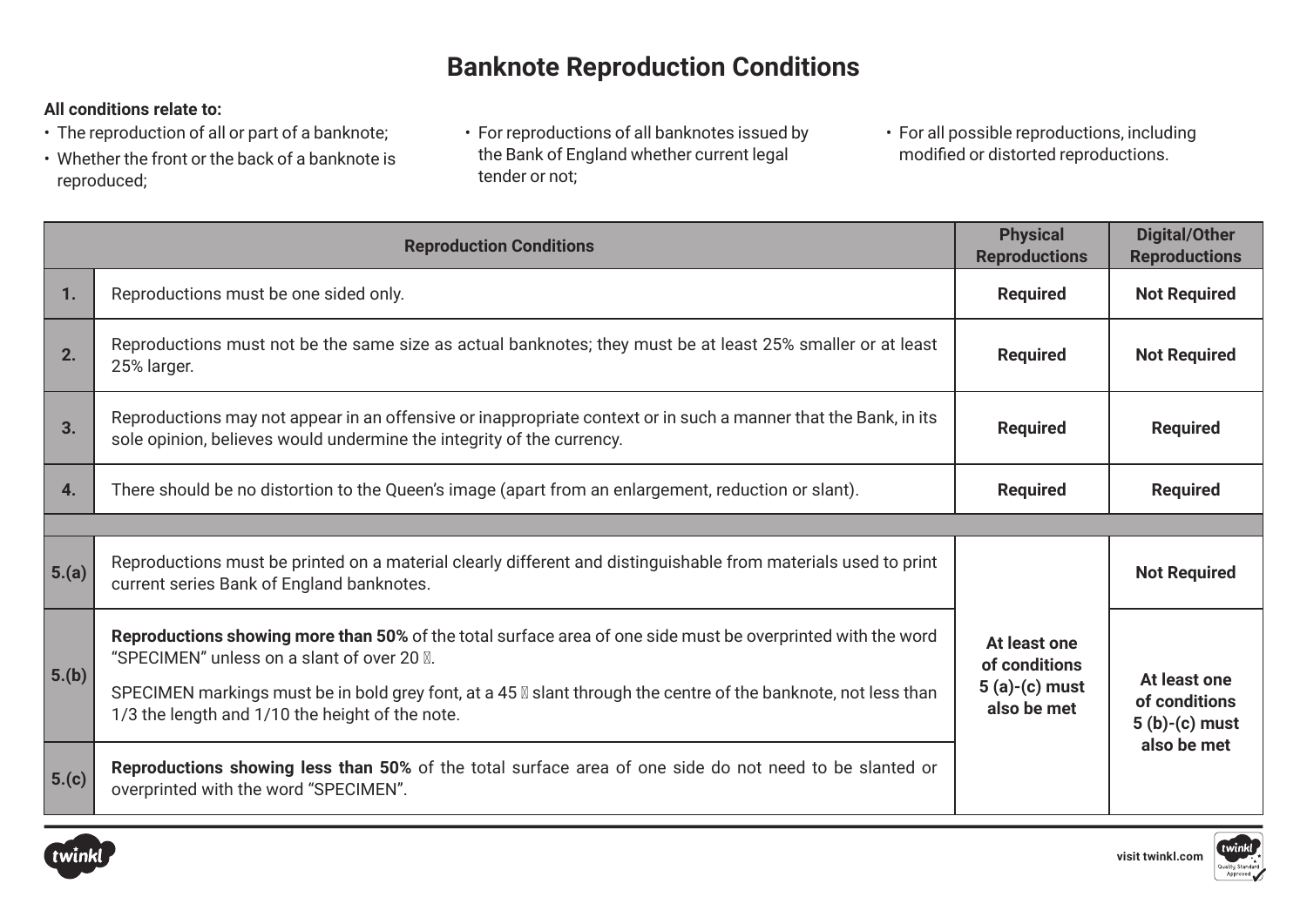# **Money Knowledge Organiser**